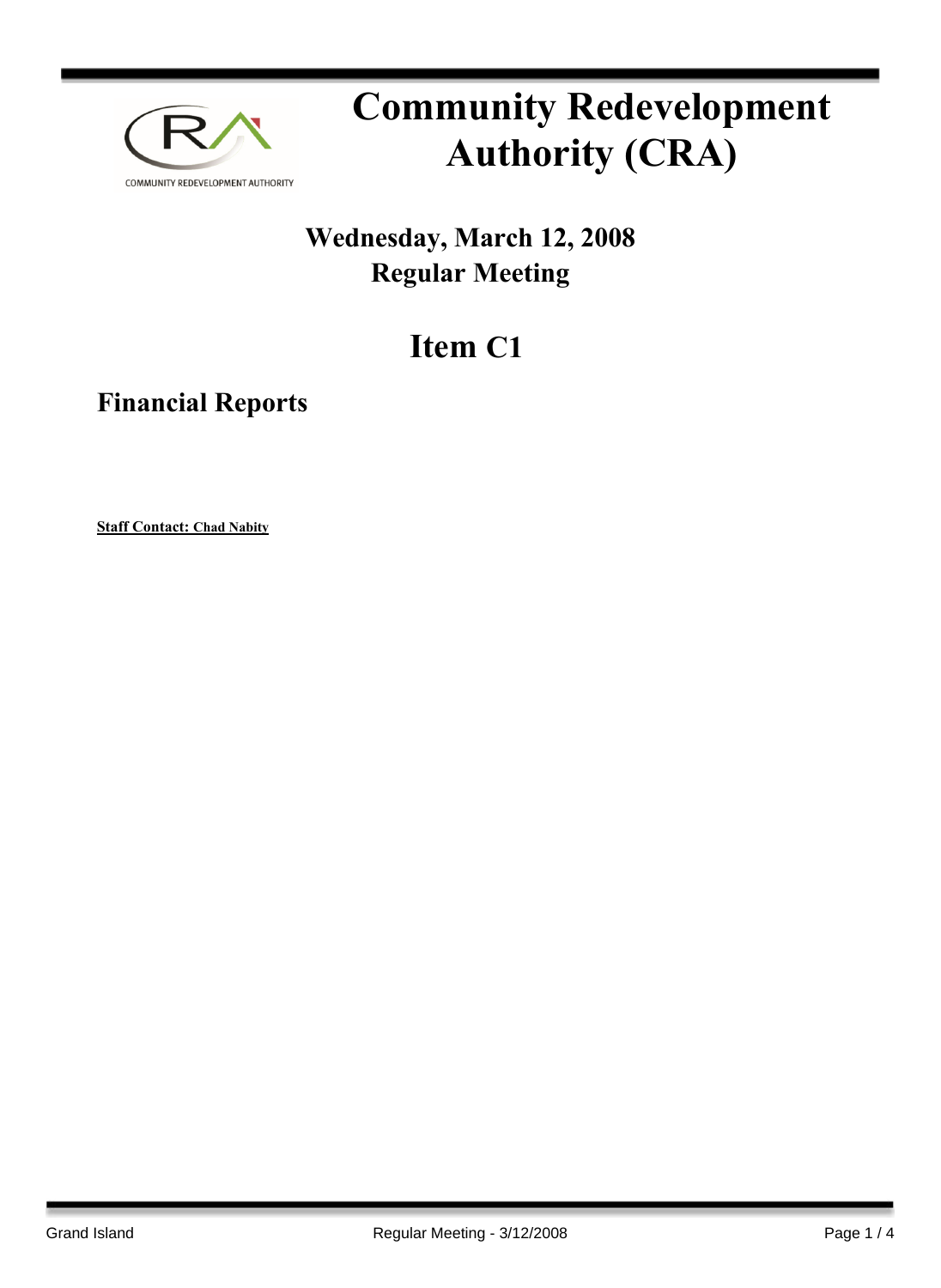#### COMMUNITY REDEVELOPMENT AUTHORITY FOR THE MONTH OF FEBRUARY 2008

|                                   | <b>MONTH ENDED</b>   | $2007 - 2008$                | 2008                         | <b>REMAINING</b> |
|-----------------------------------|----------------------|------------------------------|------------------------------|------------------|
|                                   | <b>FEBRUARY 2008</b> | YEAR TO DATE                 | <b>BUDGET</b>                | <b>BALANCE</b>   |
| <b>CONSOLIDATED</b>               |                      |                              |                              |                  |
| <b>Beginning Cash</b>             | 1,026,651            | 952,497                      | 952,497                      |                  |
| <b>REVENUE:</b>                   |                      |                              |                              |                  |
| Property Taxes                    | 11,460               | 221,242                      | 722,796                      | 501,554          |
| Loan Proceeds                     |                      |                              | ٠                            |                  |
| Interest Income                   | 7,018                | 21,754                       | 10,000                       | (11, 754)        |
| <b>Land Sales</b>                 | $\overline{a}$       |                              | 50,000                       | 50,000           |
| Other Revenue                     | 397                  | 9,977                        |                              | (9, 977)         |
|                                   |                      |                              |                              |                  |
| <b>TOTAL REVENUE</b>              | 18,875               | 252,973                      | 782,796                      | 529,823          |
| <b>TOTAL RESOURCES</b>            | 1,045,526            | 1,205,469                    | 1,735,293                    | 529,823          |
| <b>EXPENSES</b>                   |                      |                              |                              |                  |
| Auditing & Accounting             | 3,500                | 4,250                        | 8,000                        | 3,750            |
| <b>Legal Services</b>             | 100                  | 1,153                        | 10,000                       | 8,848            |
| <b>Consulting Services</b>        | $\frac{1}{2}$        | $\blacksquare$               | 10,000                       | 10,000           |
| <b>Contract Services</b>          | 3,535                | 11,714                       | 40,000                       | 28,286           |
| Printing & Binding                |                      | 568                          | 1,000                        | 432              |
| Other Professional Services       |                      | 4,113                        | 6,000                        | 1,887            |
| General Liability Insurance       |                      |                              | 250                          | 250              |
| Postage                           | 7                    | 42                           | 250                          | 208              |
| Matching Grant                    |                      |                              | $\blacksquare$               | $\blacksquare$   |
| <b>Legal Notices</b>              | 12                   | 740                          | 800                          | 60               |
| Licenses & Fees                   |                      | $\blacksquare$               |                              |                  |
| Travel & Training                 |                      | $\blacksquare$               | 1,500                        | 1,500            |
| Other Expenditures                |                      |                              | 500                          | 500              |
| Office Supplies                   |                      | 30                           | 500                          | 470              |
| Supplies                          |                      |                              | 300                          | 300              |
| Land                              |                      | 33,090                       | 100,000                      | 66,910           |
| Façade Improvement                | 102,509              | 102,509                      | 200,000                      | 97,491           |
| South Locust                      |                      | $\overline{\phantom{a}}$     | $\qquad \qquad \blacksquare$ |                  |
| Alleyway Improvement              |                      | $\qquad \qquad \blacksquare$ |                              |                  |
| Other Projects                    |                      | $\blacksquare$               | 500,000                      | 500,000          |
| <b>Bond Principal</b>             |                      | 64,617                       | 128,002                      | 63,385           |
| <b>Bond Interest</b>              |                      | 46,781                       | 94,794                       | 48,013           |
| <b>Interest Expense</b>           |                      | $\overline{\phantom{a}}$     | $\qquad \qquad \blacksquare$ | $\blacksquare$   |
|                                   |                      | $\overline{\phantom{a}}$     | -                            |                  |
| <b>TOTAL EXPENSES</b>             | 109,662              | 269,605                      | 1,101,896                    | 832,291          |
|                                   |                      |                              |                              |                  |
| <b>INCREASE(DECREASE) IN CASH</b> | (90, 787)            | (16, 633)                    | (319, 100)                   | (302, 467)       |
| <b>ENDING CASH</b>                | 935,864              | 935,864                      | 633,397                      | (302, 467)       |
| <b>LESS COMMITMENTS</b>           | 573,032              |                              |                              |                  |
| <b>AVAILABLE CASH</b>             | 362,832              | 935,864                      | 633,397                      | (302, 467)       |
| <b>CHECKING</b>                   | 451,041              |                              |                              |                  |
| PETTY CASH                        | 50                   |                              |                              |                  |
| <b>INVESTMENTS</b>                | 484,773              |                              |                              |                  |
| <b>Total Cash</b>                 | 935,864              |                              |                              |                  |
|                                   |                      |                              |                              |                  |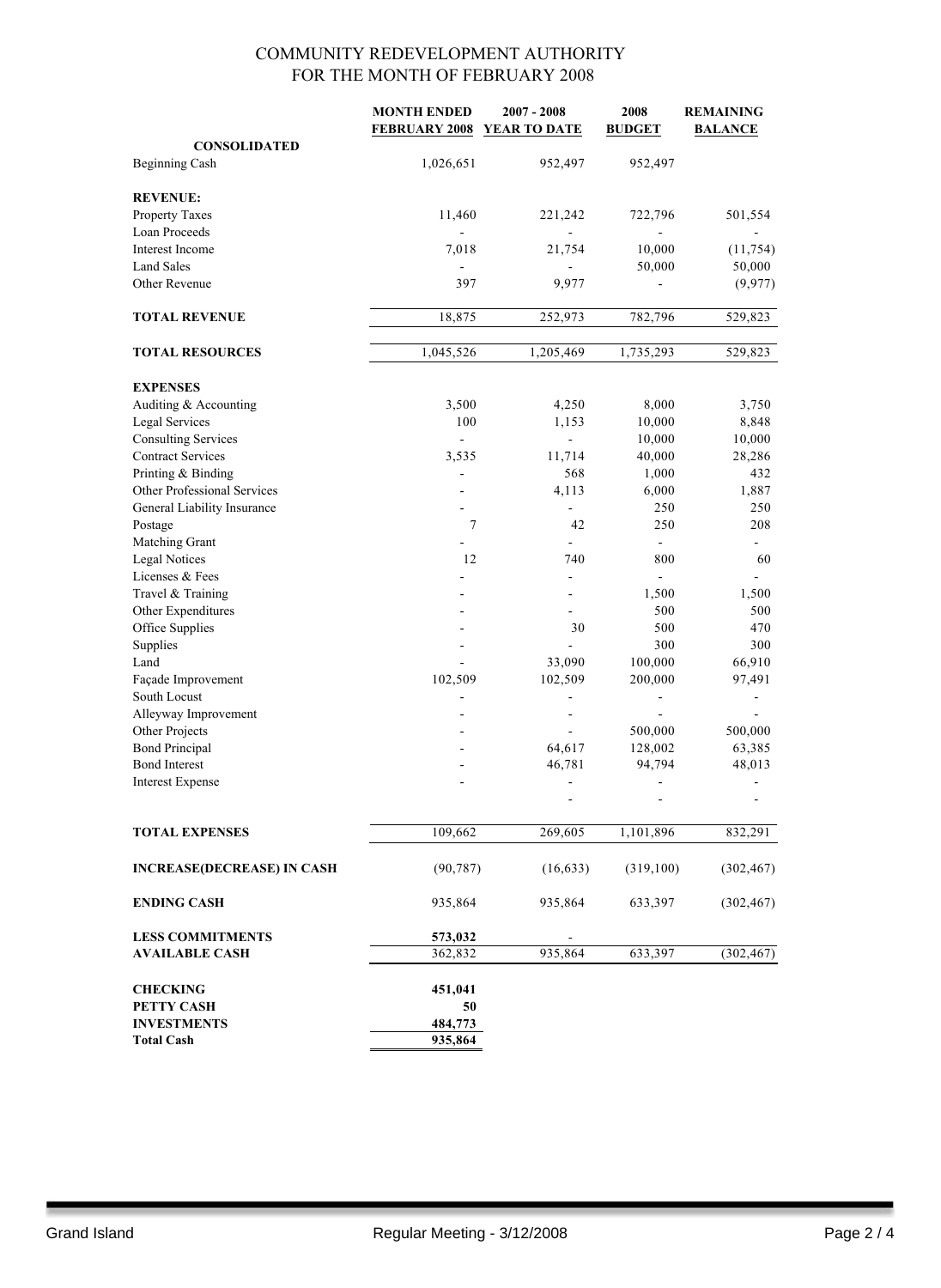#### COMMUNITY REDEVELOPMENT AUTHORITY FOR THE MONTH OF FEBRUARY 2008

|                                   | <b>MONTH ENDED</b><br><b>FEBRUARY 2008</b> | $2007 - 2008$<br>YEAR TO DATE | 2008<br><b>BUDGET</b>    | <b>REMAINING</b><br><b>BALANCE</b> |
|-----------------------------------|--------------------------------------------|-------------------------------|--------------------------|------------------------------------|
| <b>CRA</b>                        |                                            |                               |                          |                                    |
| <b>GENERAL OPERATIONS:</b>        |                                            |                               |                          |                                    |
| Property Taxes                    | 11,460                                     | 118,558                       | 500,000                  | 381,442                            |
| Interest Income                   | 6,994                                      | 20,981                        | 10,000                   | (10, 981)                          |
| <b>Land Sales</b>                 |                                            | $\blacksquare$                | 50,000                   | 50,000                             |
| Other Revenue & Motor Vehicle Tax | 397                                        | 1,947                         |                          | (1, 947)                           |
| <b>TOTAL</b>                      | 18,852                                     | 141,486                       | 560,000                  | 418,514                            |
| <b>GILI TRUST</b>                 |                                            |                               |                          |                                    |
| Property Taxes                    |                                            | 32,338                        | 65,780                   | 33,442                             |
| Interest Income                   |                                            | 548                           |                          | (548)                              |
| Other Revenue                     |                                            | 560                           |                          | (560)                              |
| <b>TOTAL</b>                      | $\blacksquare$                             | 33,446                        | 65,780                   | 32,334                             |
| <b>CHERRY PARK LTD II</b>         |                                            |                               |                          |                                    |
| <b>Property Taxes</b>             |                                            | 30,553                        | 59,180                   | 28,628                             |
| Interest Income                   | 23                                         | 87                            | $\overline{\phantom{0}}$ | (87)                               |
| Other Revenue                     |                                            | $\frac{1}{2}$                 |                          |                                    |
| <b>TOTAL</b>                      | 23                                         | 30,640                        | 59,180                   | 28,540                             |
| <b>GENTLE DENTAL</b>              |                                            |                               |                          |                                    |
| Property Taxes                    |                                            |                               | 4,202                    | 4,202                              |
| <b>Interest Income</b>            |                                            | $\overline{c}$                | L,                       | (2)                                |
| Other Revenue                     |                                            | 447                           | L,                       | (447)                              |
| <b>TOTAL</b>                      | $\blacksquare$                             | 449                           | 4,202                    | 3,753                              |
| <b>PROCON TIF</b>                 |                                            |                               |                          |                                    |
| Property Taxes                    |                                            | 8,846                         | 19,162                   | 10,316                             |
| Interest Income                   | $\boldsymbol{0}$                           | 49                            |                          | (49)                               |
| Other Revenue                     |                                            | 734                           |                          | (734)                              |
| <b>TOTAL</b>                      | $\boldsymbol{0}$                           | 9,629                         | 19,162                   | 9,533                              |
| <b>WALNUT HOUSING PROJECT</b>     |                                            |                               |                          |                                    |
| <b>Property Taxes</b>             |                                            | 30,947                        | 74,472                   | 43,525                             |
| Interest Income                   | $\boldsymbol{0}$                           | 86                            |                          | (86)                               |
| Other Revenue                     |                                            | 6,289                         |                          | (6, 289)                           |
| <b>TOTAL</b>                      | $\boldsymbol{0}$                           | 37,322                        | 74,472                   | 37,150                             |
| <b>TOTAL REVENUE</b>              | 18,875                                     | 252,973                       | 782,796                  | 529,823                            |